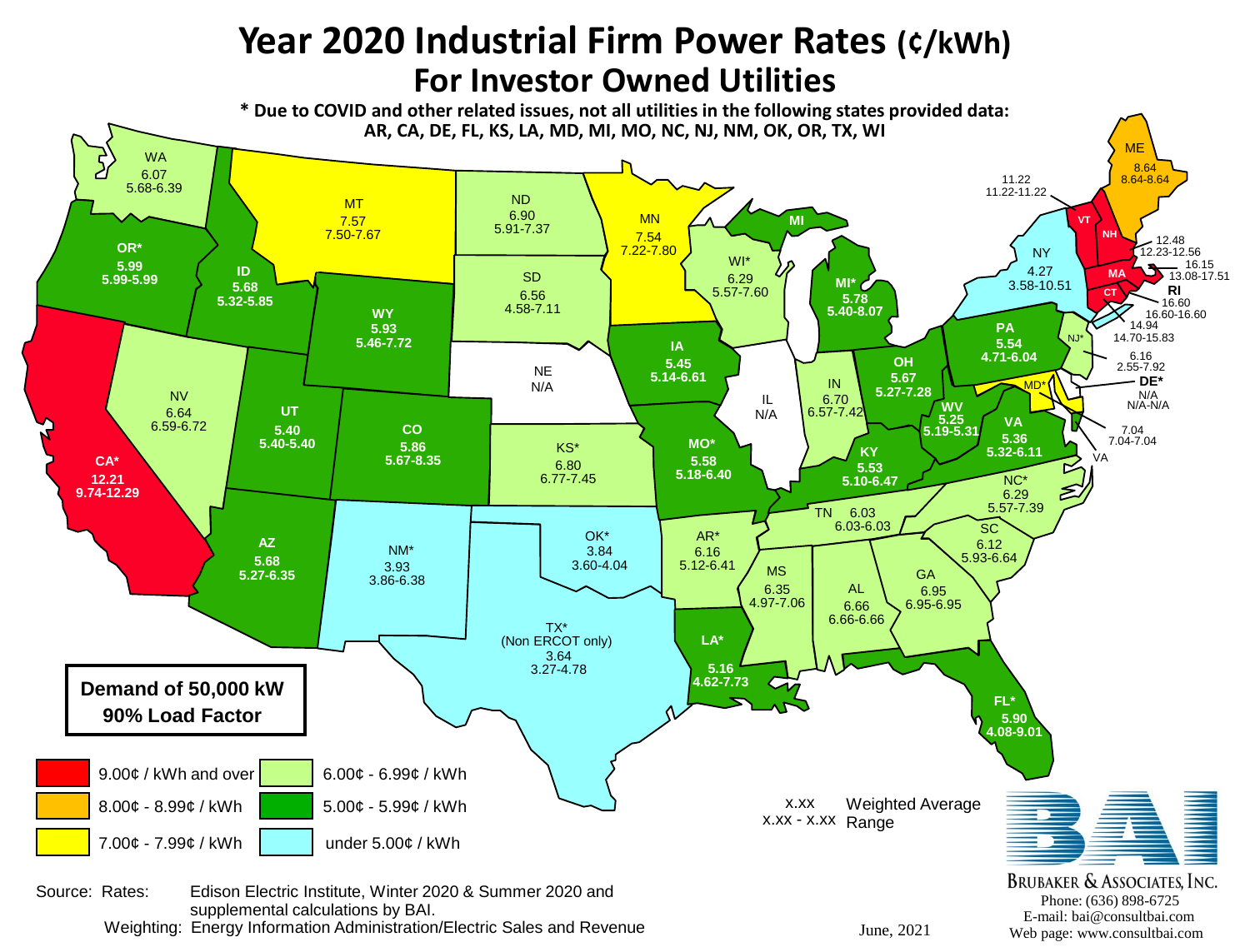## **Year 2020 Industrial Firm Power Rates (¢/kWh) For Investor Owned Utilities**

**\* Due to COVID and other related issues, not all utilities in the following states provided data: AR, CA, DE, FL, KS, LA, MD, MI, MO, NC, NJ, NM, OK, OR, TX, WI**



supplemental calculations by BAI. Weighting: Energy Information Administration/Electric Sales and Revenue

E-mail: bai@consultbai.com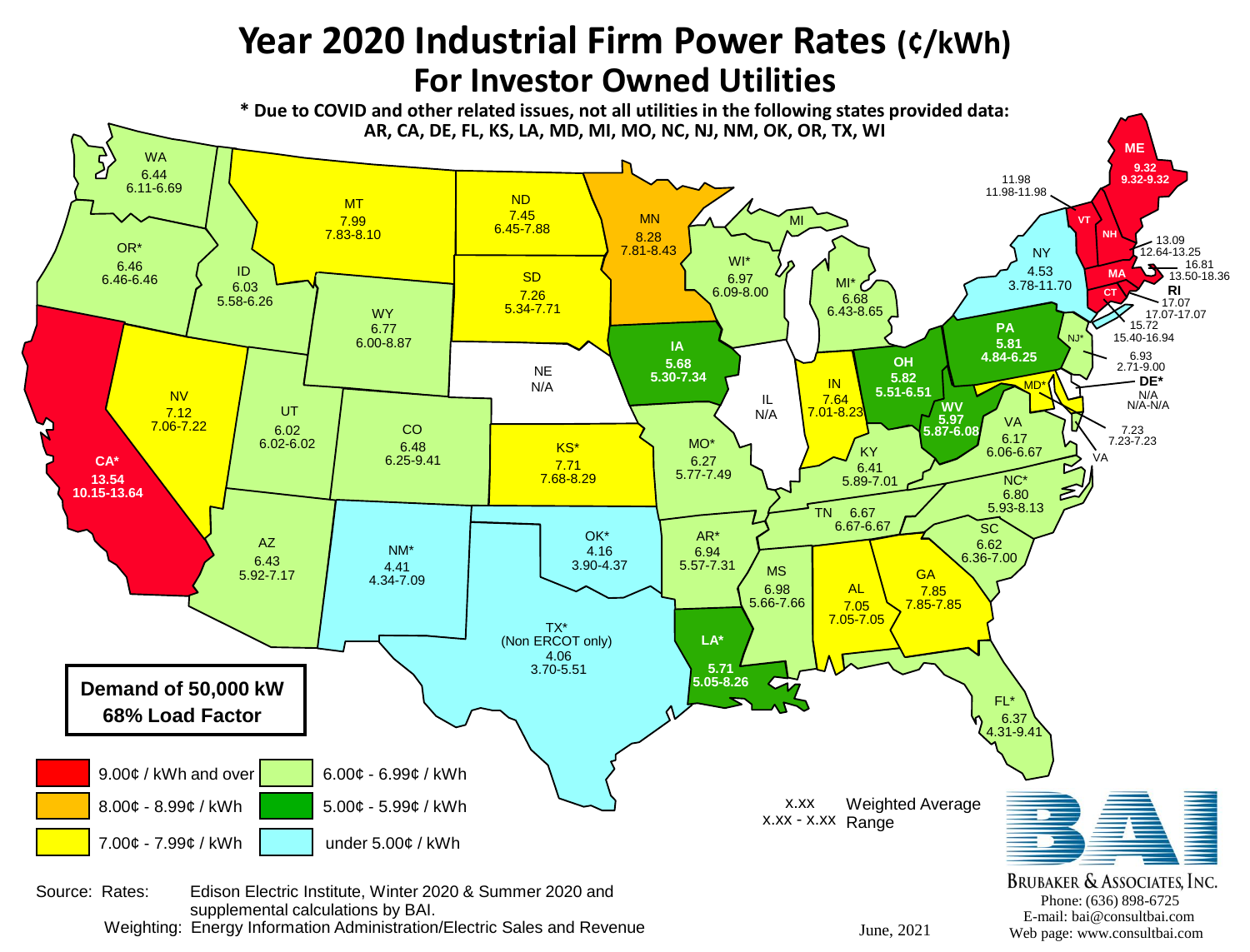## **Year 2020 Commercial Electric Rates (¢/kWh) For Investor Owned Utilities**

**\* Due to COVID and other related issues, not all utilities in the following states provided data: AR, CA, DE, FL, KS, LA, MA, MD, MI, MO, NC, NJ, NM, OK, OR, TX, WI**



June, 2021 Web page: www.consultbai.com